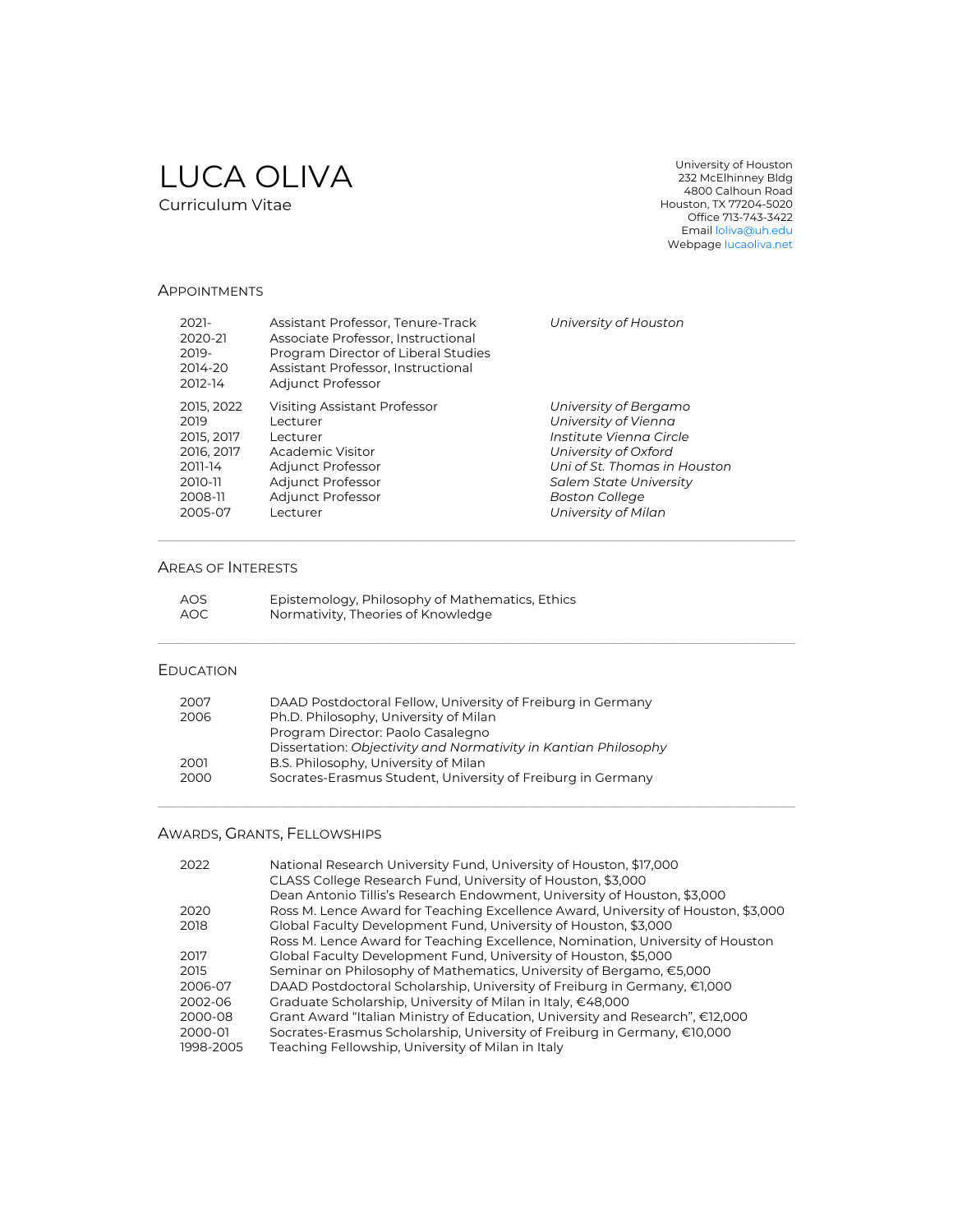# SELECTED PUBLICATIONS

| "The Roots of Wittgenstein's Analyticity"<br>H. Hrachovec and J. Mácha (eds), Platonism<br>Proceedings of the 43rd International Wittgenstein Symposium<br>Kirchberg am Wechsel: Austrian Ludwig Wittgenstein Society, 2022: forthcoming                                                                    |
|-------------------------------------------------------------------------------------------------------------------------------------------------------------------------------------------------------------------------------------------------------------------------------------------------------------|
| "Rickert's Philosophy of Mathematics"<br>E. Zalta (ed.), Stanford Encyclopedia of Philosophy<br>Spring 2022: forthcoming                                                                                                                                                                                    |
| "Kantian Externalism from Riehl to Putnam"<br>R. Meer and G. Motta (eds), Kant in Austria. Alois Riehl and the Realist Way to<br>Critical Philosophy<br>Berlin: De Gruyter, 2021: 251-295                                                                                                                   |
| "On Kantian Intuitions and Mathematics"<br>V. Waibel, M. Ruffing, D. Wagner (eds), Natur und Freiheit<br>Proceedings of the 12th International Kant Congress<br>Berlin: De Gruyter, 2018: 1395-1403                                                                                                         |
| "Wittgenstein's Quasi-Intuitionism"<br>G.M. Mras, P. Weingartner, B. Ritter (eds), Philosophy of Logic and Mathematics.<br>Proceedings of the 41st International Wittgenstein Symposium<br>Kirchberg am Wechsel: Austrian Ludwig Wittgenstein Society, 2018: 174-177                                        |
| "On Kantian Intuitions"<br>P. Muchnik and O. Thorndike (eds), Rethinking Kant 5<br>North America Kant Society Series<br>Newcastle upon Tyne: Cambridge Scholars Publishing, 2018: 71-92                                                                                                                     |
| "Perceptions, Intuitions, and Mathematics. A Kantian Perspective"<br>C. Limbeck-Lilienau and F. Stadler (eds), The Philosophy of Perception and<br>Observation<br>Proceedings of the 40th International Wittgenstein Symposium<br>Kirchberg am Wechsel: Austrian Ludwig Wittgenstein Society, 2017: 177-181 |
| "Review Essay: Paolo Parrini's Il Valore della Verità"<br>Kantian Review 20/3, 2015: 467-78                                                                                                                                                                                                                 |
| "Kant and the Neo-Kantians on Mathematics"<br>N. de Warren and A. Staiti (eds), New Approaches to Neo-Kantianism<br>New York: Cambridge University Press, 2015: 406-47                                                                                                                                      |
|                                                                                                                                                                                                                                                                                                             |

# SELECTED TALKS

| 2022 | "Knowledge and Truth in Russell and Putnam"<br>University of Bergamo, Italy                                               |
|------|---------------------------------------------------------------------------------------------------------------------------|
|      | "The Roots of Wittgenstein's Analyticity"<br>43rd International Wittgenstein Symposium<br>Kirchberg am Wechsel in Austria |
|      | "Frege and Rickert on Mathematics"<br>Society for the History of Analytical Philosophy<br>Shanxi University 山西大学          |
| 2021 | "Analyticity in Wittgenstein"<br>Society for the History of Analytical Philosophy<br>University of Vienna                 |
| 2020 | "The Roots of Fvil"<br><b>CCS Special Seminar Event</b><br>University of Houston                                          |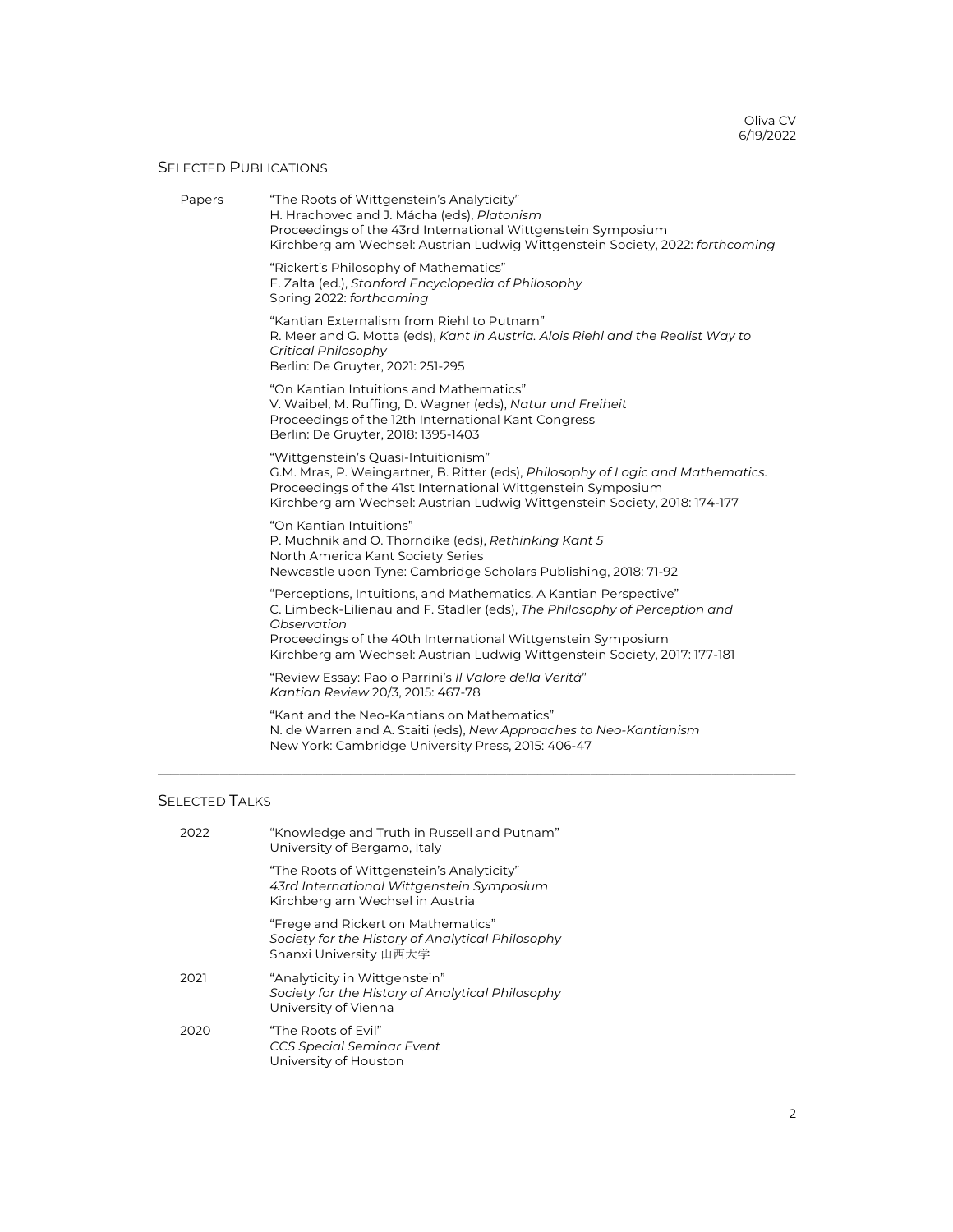| 2019 | "Wittgenstein's Quasi-Intuitionism"<br>Society for the History of Analytical Philosophy<br><b>Boston University</b>                                 |
|------|-----------------------------------------------------------------------------------------------------------------------------------------------------|
| 2018 | "Platonism vs. Intuitionism"<br><b>ACPA Conference Meeting</b><br>San Diego                                                                         |
|      | "Wittgenstein's Quasi-Intuitionism" (Short Version)<br>41st International Wittgenstein Symposium<br>Kirchberg am Wechsel in Austria                 |
| 2017 | "Perceptions, Intuitions, and Mathematics. A Kantian Perspective"<br>40th International Wittgenstein Symposium<br>Kirchberg am Wechsel in Austria   |
|      | Intellectual Intuitions and A Priori Knowledge<br>Institute Vienna Circle<br>University of Vienna                                                   |
|      | Comment on Reed Winegar's Kant on Intuitive Understanding and Things in<br>Themselves"<br>APA Central Division Meeting<br>Kansas City               |
|      | "Comment on Justin Shaddock's Kant's Conceptualism"<br><b>APA Eastern Division Meeting</b><br><b>Baltimore</b>                                      |
| 2016 | "Kantian Intuitionism"<br><b>Foundational Studies Bristol Research Seminar</b><br>University of Bristol in UK                                       |
|      | "Comment on Andrew Roche's Kant's Second Analogy and the Representation of<br>Causality"<br><b>NAKS Biennial Meeting</b><br><b>Emory University</b> |
|      | "Normativity and Society"<br><b>CCS Seminar Series</b><br>University of Houston                                                                     |
| 2015 | "On Kantian Intuitions and Mathematics"<br>The 12th International Kant Congress<br>University of Vienna                                             |
|      | "Intuitions and Mathematical Induction"<br>Institute Vienna Circle<br>University of Vienna                                                          |
|      | "Comment on Melissa Merritt's Kant on Virtue as a Skill"<br>APA Pacific Division Meeting<br>Vancouver                                               |
| 2014 | "On Normativity"<br>University of Bergamo in Italy                                                                                                  |
|      | "Kant and the Neo-Kantians on Mathematics"<br>North American Kant Society Biennial Meeting<br>Temple University in Philadelphia                     |
| 2013 | "Kant's Mereology"<br>Center for Thomistic Studies Colloquium Series<br><b>UST Houston</b>                                                          |
| 2012 | "Is Kant a Four-Dimensionalist?<br>Center for Thomistic Studies Colloquium Series<br><b>UST Houston</b>                                             |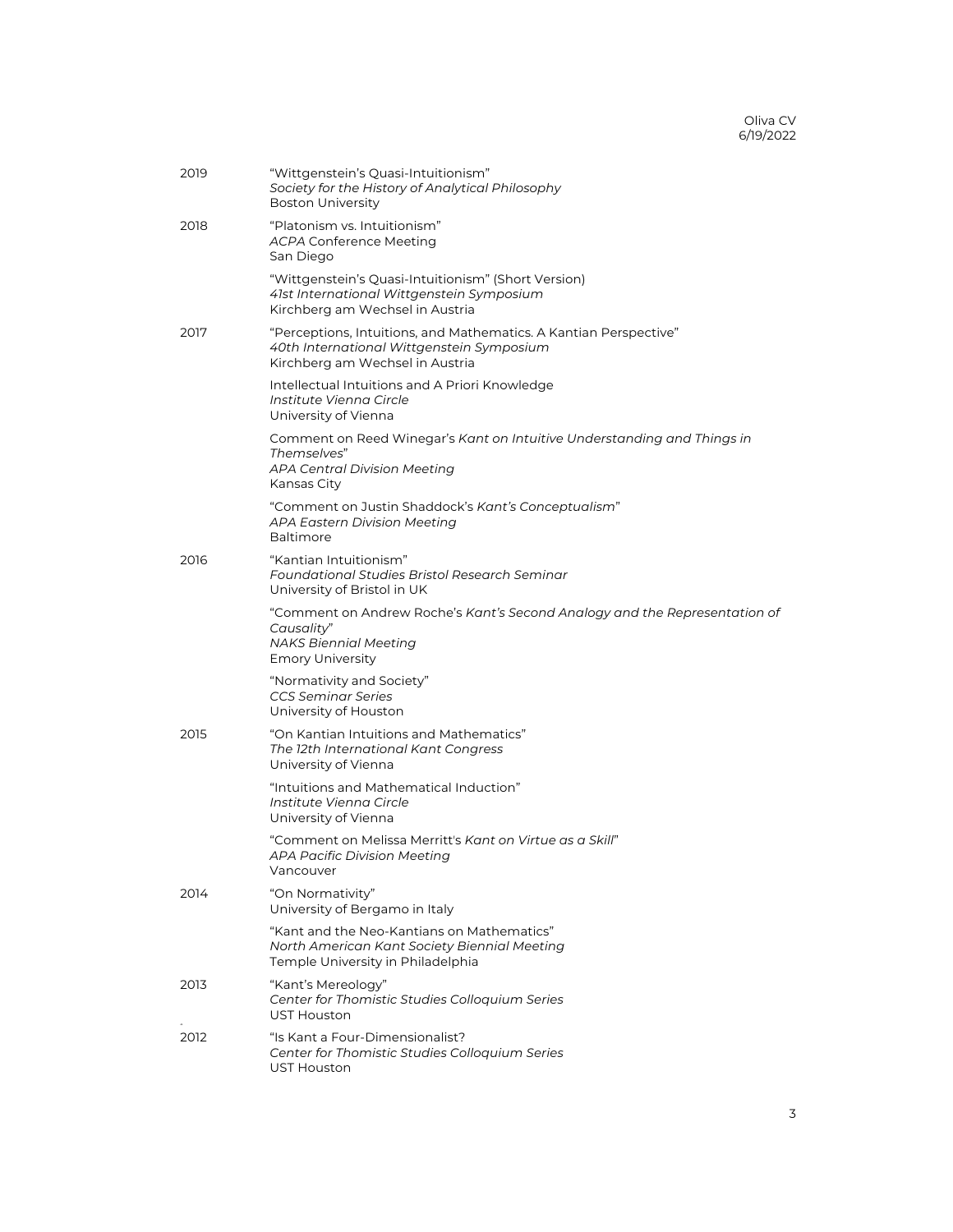Oliva CV 6/19/2022

### TEACHING

| 2019-22            | Knowledge and Methods<br>Interdisciplinary Problem Solving                                         | University of Houston                           |
|--------------------|----------------------------------------------------------------------------------------------------|-------------------------------------------------|
| 2016-19            | Science and Philosophy of Religion<br>Being Human: Mind, Behavior, Evolution<br>Evil and Injustice |                                                 |
| 2012-18            | Introduction to Liberal Studies<br>Liberal Studies Senior Seminar                                  |                                                 |
| 2022<br>2015       | Knowledge and Truth (graduate seminar)<br>Philosophy of Mathematics (graduate seminar)             | University of Bergamo                           |
| 2019<br>2015-17    | Mathematical Intuitionism (graduate)<br>Philosophy of Science (graduate seminar)                   | University of Vienna<br>Institute Vienna Circle |
| 2013-14            | Modern Philosophy<br>Philosophy of Art and Beauty<br>Ethics                                        | Uni of St. Thomas Houston                       |
| 2011               | Business Ethics (graduate)                                                                         |                                                 |
| 2010-11<br>2008-11 | Logic and Critical Reasoning<br>Philosophy of The Person                                           | Salem State University<br><b>Boston College</b> |
| 2006<br>2004-07    | Phenomenology (graduate seminar)<br>Contemporary Philosophy                                        | University of Milan                             |

\_\_\_\_\_\_\_\_\_\_\_\_\_\_\_\_\_\_\_\_\_\_\_\_\_\_\_\_\_\_\_\_\_\_\_\_\_\_\_\_\_\_\_\_\_\_\_\_\_\_\_\_\_\_\_\_\_\_\_\_\_\_\_\_\_\_\_\_\_\_\_\_\_\_\_\_\_\_\_\_\_\_\_\_\_\_\_\_\_\_\_\_\_\_\_\_\_\_\_\_\_\_\_\_\_\_\_\_\_\_\_\_\_\_\_\_\_\_\_\_\_\_\_\_\_\_\_\_\_\_\_\_\_\_\_\_\_\_\_\_\_\_\_\_\_\_\_\_\_\_\_\_\_\_\_\_\_\_\_\_\_\_\_\_\_\_\_\_\_\_\_\_\_\_\_\_\_\_\_\_\_\_\_\_\_\_\_\_\_\_\_\_\_\_\_\_\_\_\_\_\_\_\_\_\_

# **SERVICE**

| 2022 | Member of the Academic Honesty Hearing Panel of the College of Liberal Arts and<br>Social Sciences (University of Houston).<br>Member of the University Committee for Curriculum and Policy Development for<br>the University of Houston Undergraduate Catalog (since January).<br>Member of the Search Committee for a Religious Studies NTT appointment at the<br>University of Houston.                    |
|------|---------------------------------------------------------------------------------------------------------------------------------------------------------------------------------------------------------------------------------------------------------------------------------------------------------------------------------------------------------------------------------------------------------------|
| 2021 | Session Chair, Society for the Study of the History of Analytical Philosophy (SSHAP)<br>(University of Vienna).<br>Reviewer of the Liberal Studies Department of Texas A&M University-Commerce.<br>Committee Member of the Ross M. Lence Award for Teaching Excellence Award<br>(University of Houston).<br>Member of the Science and Education Committee (University of Bergamo), since<br>April to present. |
| 2020 | Reviewer of the Humanities Program of the University of Texas Permian Basin<br>(Odessa).<br>Peer reviewer for the Selection Committee of the North American Kant Society<br>(NAKS) Biennial Meeting (Binghamton University).<br>Peer reviewer for the Selection Committee of the New-Mexico Texas Philosophical<br>Society Meeting (San Antonio).                                                             |
| 2019 | Program Director, Liberal Studies (University of Houston), since June to present.<br>Chair of the Mladenka-Fowler Scholarship Committee (University of Houston).<br>Peer reviewer for Journal of Transcendental Philosophy.<br>Session Chair, Society for the Study of the History of Analytical Philosophy (SSHAP)<br>(Boston University).                                                                   |
| 2018 | Peer reviewer for Ergo Editors.<br>Member of the MCL Graduate Committee (University of Houston).                                                                                                                                                                                                                                                                                                              |